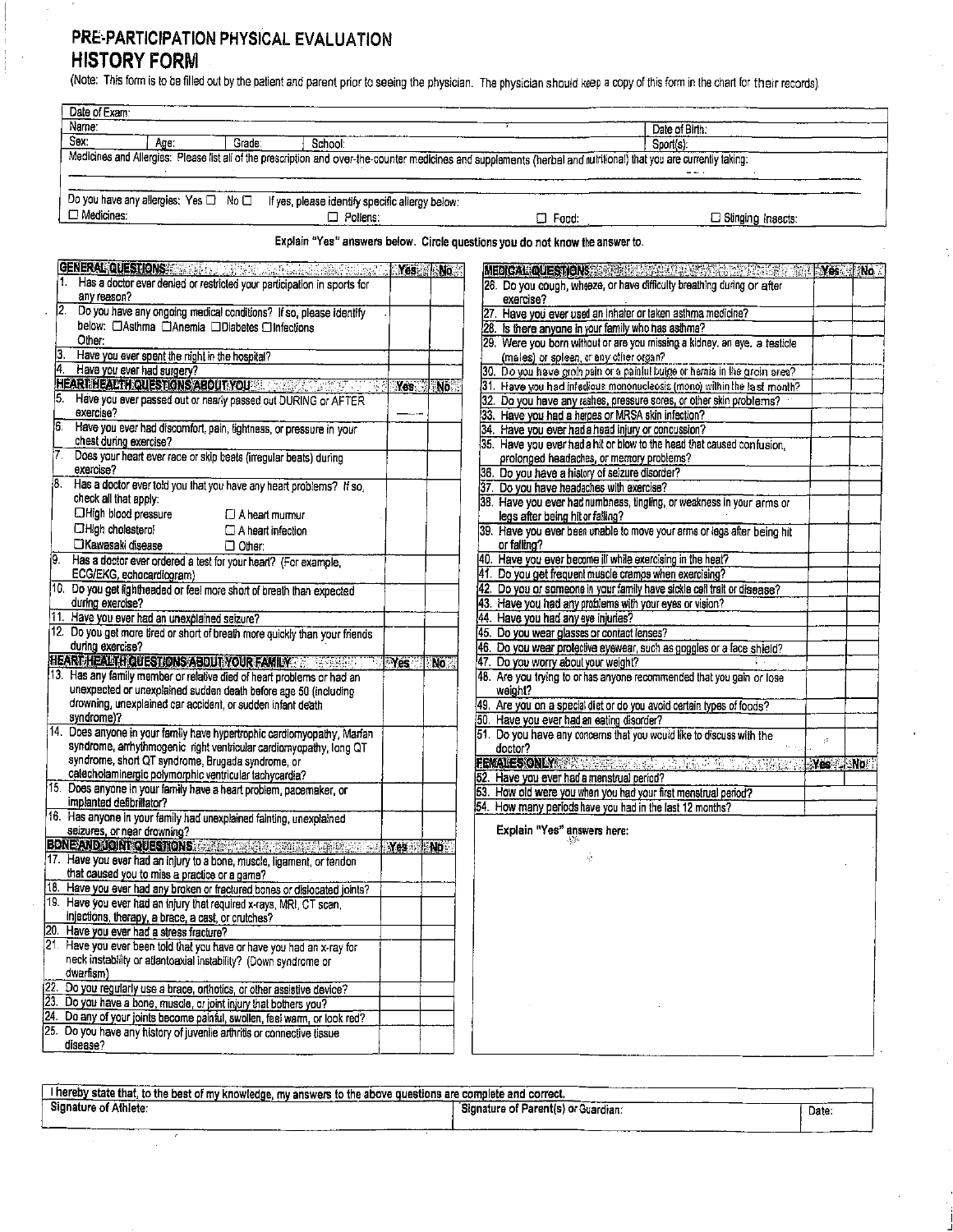## PRE-PARTICIPATION PHYSICAL EVALUATION PHYSICAL EXAMINATION FORM

| Name:                                                                                                                                                                                                                                                                                                                                                                                                                                                                                                                                                                                                                  |                     |               |       | Date of Birth:           |          |                         |        |
|------------------------------------------------------------------------------------------------------------------------------------------------------------------------------------------------------------------------------------------------------------------------------------------------------------------------------------------------------------------------------------------------------------------------------------------------------------------------------------------------------------------------------------------------------------------------------------------------------------------------|---------------------|---------------|-------|--------------------------|----------|-------------------------|--------|
| <b>Physician Reminders:</b><br>Consider additional questions on more sensitive issues.<br>1.<br>· Do you feel stressed out or under a lot of pressure?<br>· Do you ever feel sad, hopeless, depressed, or anxious?                                                                                                                                                                                                                                                                                                                                                                                                     |                     |               |       |                          |          |                         |        |
| · Do you feel safe at your home or residence?<br>· Have you ever tried cigarettes, chewing tobacco, snuff, or dip?<br>· During the past 30 days, did you use chewing tobacco, snuff or dip?<br>Do you drink alcohol or use any other drugs?<br>۰                                                                                                                                                                                                                                                                                                                                                                       |                     |               |       |                          |          |                         |        |
| • Have you ever taken anabolic steroids or used any other performance supplements?<br>• Have you ever taken any supplements to help you gain or lose weight or improve your performance?<br>· Do you wear a seat belt, use a helmet, and use condoms?                                                                                                                                                                                                                                                                                                                                                                  |                     |               |       |                          |          |                         |        |
| Consider reviewing questions on cardiovascular symptoms (Questions 5-14).<br>2.<br>EXAMINATION THREE RESERVES TO THE RESERVE                                                                                                                                                                                                                                                                                                                                                                                                                                                                                           | - 발생 이 사이 가지 않아?    | 36            | Y.    |                          |          |                         |        |
| Height:                                                                                                                                                                                                                                                                                                                                                                                                                                                                                                                                                                                                                | Weight:             |               |       | ◻                        | Male     | □                       | Female |
| BF                                                                                                                                                                                                                                                                                                                                                                                                                                                                                                                                                                                                                     | Pulse:              | Vision: R 20/ | L 20/ | Corrected:               | Yes<br>□ | $\overline{\Box}$<br>No |        |
| <b>MEDICAL</b><br>计复编编辑 经人员 计编码编码 法法<br>$\mathcal{F}=\{0,1\}$                                                                                                                                                                                                                                                                                                                                                                                                                                                                                                                                                          | <b>BEST ANORMAL</b> | -77           | Ф,    | <b>ABNORMAL FINDINGS</b> |          |                         |        |
| Appearance<br>· Marfan stigmata (kyphoscoliosis, high-arched palate, pectus<br>excavatum, arachnodactyly, arm span>height, hyperlaxity,<br>myopia, MVP, aortic insufficiency)                                                                                                                                                                                                                                                                                                                                                                                                                                          |                     |               |       |                          |          |                         |        |
| Eyes/Ears/Nose/Throat                                                                                                                                                                                                                                                                                                                                                                                                                                                                                                                                                                                                  |                     |               |       |                          |          |                         |        |
| · Pupils equal<br>· Hearing                                                                                                                                                                                                                                                                                                                                                                                                                                                                                                                                                                                            |                     |               |       |                          |          |                         |        |
| Lymph Nodes                                                                                                                                                                                                                                                                                                                                                                                                                                                                                                                                                                                                            |                     |               |       |                          |          |                         |        |
| Heart*                                                                                                                                                                                                                                                                                                                                                                                                                                                                                                                                                                                                                 |                     |               |       |                          |          |                         |        |
| • Murmurs (auscultation standing, supine, +/- Valsalva)                                                                                                                                                                                                                                                                                                                                                                                                                                                                                                                                                                |                     |               |       |                          |          |                         |        |
| . Location of point of maximal pulse (PMI)<br>Pulses                                                                                                                                                                                                                                                                                                                                                                                                                                                                                                                                                                   |                     |               |       |                          |          |                         |        |
| · Simultaneous femoral and radial pulses                                                                                                                                                                                                                                                                                                                                                                                                                                                                                                                                                                               |                     |               |       |                          |          |                         |        |
| Lungs                                                                                                                                                                                                                                                                                                                                                                                                                                                                                                                                                                                                                  |                     |               |       |                          |          |                         |        |
| Abdomen<br>Genitourinary (males only)***                                                                                                                                                                                                                                                                                                                                                                                                                                                                                                                                                                               |                     |               |       |                          |          |                         |        |
| Skin                                                                                                                                                                                                                                                                                                                                                                                                                                                                                                                                                                                                                   |                     |               |       |                          |          |                         |        |
| • HSV, lesions suggestive of MRSA, tinea corporis                                                                                                                                                                                                                                                                                                                                                                                                                                                                                                                                                                      |                     |               |       |                          |          |                         |        |
| Neurologic***<br><b>MUSCULOSKELETAL</b><br>di kacamatan                                                                                                                                                                                                                                                                                                                                                                                                                                                                                                                                                                | <b>NORMAL</b>       |               |       | <b>ABNORMAL FINDINGS</b> |          | τŵ<br>$\sim 2.5$        |        |
| Neck                                                                                                                                                                                                                                                                                                                                                                                                                                                                                                                                                                                                                   |                     |               |       |                          |          |                         |        |
| <b>Back</b>                                                                                                                                                                                                                                                                                                                                                                                                                                                                                                                                                                                                            |                     |               |       |                          |          |                         |        |
| Shoulder/arm                                                                                                                                                                                                                                                                                                                                                                                                                                                                                                                                                                                                           |                     |               |       |                          |          | 474                     |        |
| Elbow/forearm<br>Hip/thigh                                                                                                                                                                                                                                                                                                                                                                                                                                                                                                                                                                                             |                     |               |       |                          |          |                         |        |
| Knee                                                                                                                                                                                                                                                                                                                                                                                                                                                                                                                                                                                                                   |                     |               |       |                          |          |                         |        |
| Leg/ankle                                                                                                                                                                                                                                                                                                                                                                                                                                                                                                                                                                                                              |                     |               |       |                          |          |                         |        |
| Foot/toes                                                                                                                                                                                                                                                                                                                                                                                                                                                                                                                                                                                                              |                     |               |       |                          |          |                         |        |
| Functional<br>• Duck-walk, single leg hop                                                                                                                                                                                                                                                                                                                                                                                                                                                                                                                                                                              |                     |               |       |                          |          |                         |        |
| * Consider ECG, echocardiogram, and referral to cardiology for abnormal cardiac history or exam; **Consider CU exam if in private setting. Having third party present is recommended.                                                                                                                                                                                                                                                                                                                                                                                                                                  |                     |               |       |                          |          |                         |        |
| ""Consider cognitive evaluation or baseline neuropsychiatric testing if a history of significent concussion.                                                                                                                                                                                                                                                                                                                                                                                                                                                                                                           |                     |               |       |                          |          |                         |        |
| Cleared for all sports without restriction.<br>□                                                                                                                                                                                                                                                                                                                                                                                                                                                                                                                                                                       |                     |               |       |                          |          |                         |        |
| C Cleared for all sports without restriction with recommendations for further evaluation or treatment for:                                                                                                                                                                                                                                                                                                                                                                                                                                                                                                             |                     |               | J.    |                          |          |                         |        |
| Not Cleared                                                                                                                                                                                                                                                                                                                                                                                                                                                                                                                                                                                                            |                     |               | ż     |                          |          |                         |        |
| Pending further evaluation<br>σ                                                                                                                                                                                                                                                                                                                                                                                                                                                                                                                                                                                        |                     |               |       |                          |          |                         |        |
| For any sports<br>□                                                                                                                                                                                                                                                                                                                                                                                                                                                                                                                                                                                                    |                     |               |       |                          |          |                         |        |
| ▫<br>For certain sports (please list):<br>Reason:                                                                                                                                                                                                                                                                                                                                                                                                                                                                                                                                                                      |                     |               |       |                          |          |                         |        |
| Recommendations:                                                                                                                                                                                                                                                                                                                                                                                                                                                                                                                                                                                                       |                     |               |       |                          |          |                         |        |
| I have examined the above-named student and completed the pre-participation physical evaluation. The athlete does not present apparent clinical contraindications to practice<br>and participate in the sport(s) as outlined above. A copy of the physical exam is on record in my office and can be made available to the school at the request of the parents. If<br>conditions arise after the athlete has been cleared for participation, the physician may rescind the clearance until the problem is resolved and the potential consequences are<br>completely explained to the athlete (and parents/guardians). |                     |               |       |                          |          |                         |        |
| Name of Physician (type/print):                                                                                                                                                                                                                                                                                                                                                                                                                                                                                                                                                                                        |                     |               |       |                          | Date:    |                         |        |
| Address:                                                                                                                                                                                                                                                                                                                                                                                                                                                                                                                                                                                                               |                     |               |       |                          | Phone:   |                         |        |
| Signature of Physician (MD/DO/ARNP/PA/Chiropractor):                                                                                                                                                                                                                                                                                                                                                                                                                                                                                                                                                                   |                     |               |       |                          |          |                         |        |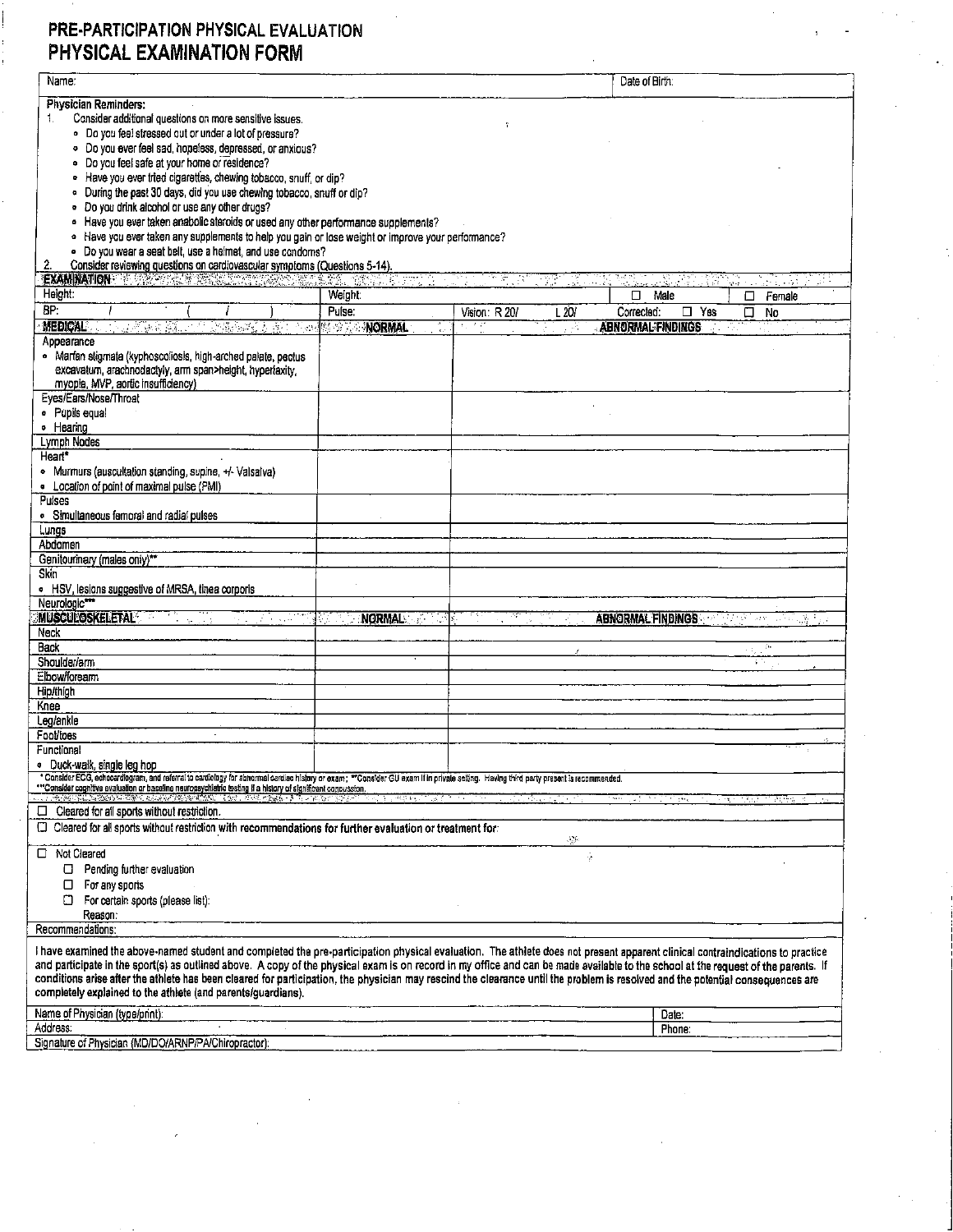## **PRE,PARTICIPATION PHYSICAL EVALUATION Missouri State High School Activity Association (MSHSAA) Eligibility and Authorization Statement**

|                                                                                                                                                                                                                                        | <b>STUDENT AGREEMENT (Regarding Conditions for Participation)</b>                                                                                                                                                                                                                                                                                                                                                                                     |  |  |  |
|----------------------------------------------------------------------------------------------------------------------------------------------------------------------------------------------------------------------------------------|-------------------------------------------------------------------------------------------------------------------------------------------------------------------------------------------------------------------------------------------------------------------------------------------------------------------------------------------------------------------------------------------------------------------------------------------------------|--|--|--|
|                                                                                                                                                                                                                                        | This application to represent my school in interscholastic athletics is entirely voluntary on my part and is made with the understanding that I have<br>studied and understand the eligibility standards that I must meet to represent my school and that I have not violated any of them.                                                                                                                                                            |  |  |  |
| posted on the MSHSAA website at www.mshsaa.org).                                                                                                                                                                                       | I have read, understand, and acknowledge receipt of the MSHSAA brochure entitled "How to Maintain and Protect Your High School Eligibility,"<br>which contains a summary of the eligibility rules of the MSHSAA. (I understand that a copy of the MSHSAA Handbook is on file with the principal<br>and athletic administrator and that I may review it in its entirety, if I so choose. All MSHSAA by-laws and regulations from the Handbook are also |  |  |  |
| I understand that a MSHSAA member school must adhere to all rules and regulations that pertain to school-sponsored, interscholastic athletics<br>programs, and I acknowledge that local rules may be more stringent than MSHSAA rules. |                                                                                                                                                                                                                                                                                                                                                                                                                                                       |  |  |  |
| permanently.                                                                                                                                                                                                                           | also understand that if I do not meet the citizenship standards set by the school or if I am ejected from an interscholastic contest because of an<br>unsportsmanlike act, it could result in me not being allowed to participate in the next contest or suspension from the team either temporarily or                                                                                                                                               |  |  |  |
|                                                                                                                                                                                                                                        | I understand that if I drop a class, take course work through Post -Secondary Enrollment Option, Credit Flexibility, or other educational options, this<br>action could affect compliance with MSHSAA academic standards and my eligibility.                                                                                                                                                                                                          |  |  |  |
| responsibilities:                                                                                                                                                                                                                      | l understand that participation in interscholastic athletics is a privilege and not a right. As a student athlete, I understand and accept the following                                                                                                                                                                                                                                                                                              |  |  |  |
| $\bullet$<br>۰<br>I will respect the property of others.<br>۰                                                                                                                                                                          | will respect the rights and beliefs of others and will treat others with courtesy and consideration.<br>will be fully responsible for my own actions and the consequences of my actions.                                                                                                                                                                                                                                                              |  |  |  |
| ۰<br>۰                                                                                                                                                                                                                                 | will respect and obey the rules of my school and laws of my community, state, and country.<br>will show respect to those who are responsible for enforcing the rules of my school and the laws of my community, state, and country.                                                                                                                                                                                                                   |  |  |  |
|                                                                                                                                                                                                                                        | I have completed and/or verified that part of this certificate which requires me to list all previous injuries or additional conditions that are known to me<br>which may affect my performance in so representing my school, and I verify that it is correct and complete.                                                                                                                                                                           |  |  |  |

PARENT PERMISSION (Authorization for Treatment, Release of Medical Information, and Insurance Information)

•

**Signature of Athlete:** Date: **Date: Date: Date: Date: Date: Date: Date:** 

**Informed Consent:** By its nature, participation in interscholastic athletics includes risk of serious bodily injury and transmission of infectious disease such as HIV and Hepatitis B. Although serious injuries are not common and the risk of HIV transmission is almost nonexistent in supervised school athletic programs, it is impossible to eliminate all risk. Participants must obey all safety rules, report all physical and hygiene problems to their coaches, follow aproper conditioning program, and inspect their own equipment daily. **PARENTS, GUARDIANS, OR STUDENTS WHO MAY NOT**  WISH TO ACCEPT RISK DESCRIBED IN THIS WARNING SHOULD NOT SIGN THIS FORM. STUDENTS MAY NOT PARTICIPATE IN **MSHSAA- SPONSORED SPORT WITHOUT THE STUDENT'S AND PARENT'S/GUARDIAN/\$ SIGNATURE.** 

I understand that in the case of injury or illness requiring transportation to ahealth care facility, areasonable attempt will be made to contact the parent or guardian in the case of the student-athlete being a minor, but that, if necessary, the student-athlete will be transported via ambulance to the nearest hospital.

We hereby give our consent for the above student to represent his/her school in interscholastic athletics. We also give our consent for him/her to accompany the team on trips and will not hold the school responsible in case of accident or injury whether it be en route to or from another school or during practice or an interscholastic contest; and we hereby agree to hold the school district of which this school is apart and the MSHSAA, their employees, agents, representatives, coaches, and volunteers harmless from any and all liability, actions, causes of action, debts, claims, or demands of every kind and nature whatsoever which may arise by or in connection with participation by my child/ward in any activities related to the interscholastic program of his/her school.

J